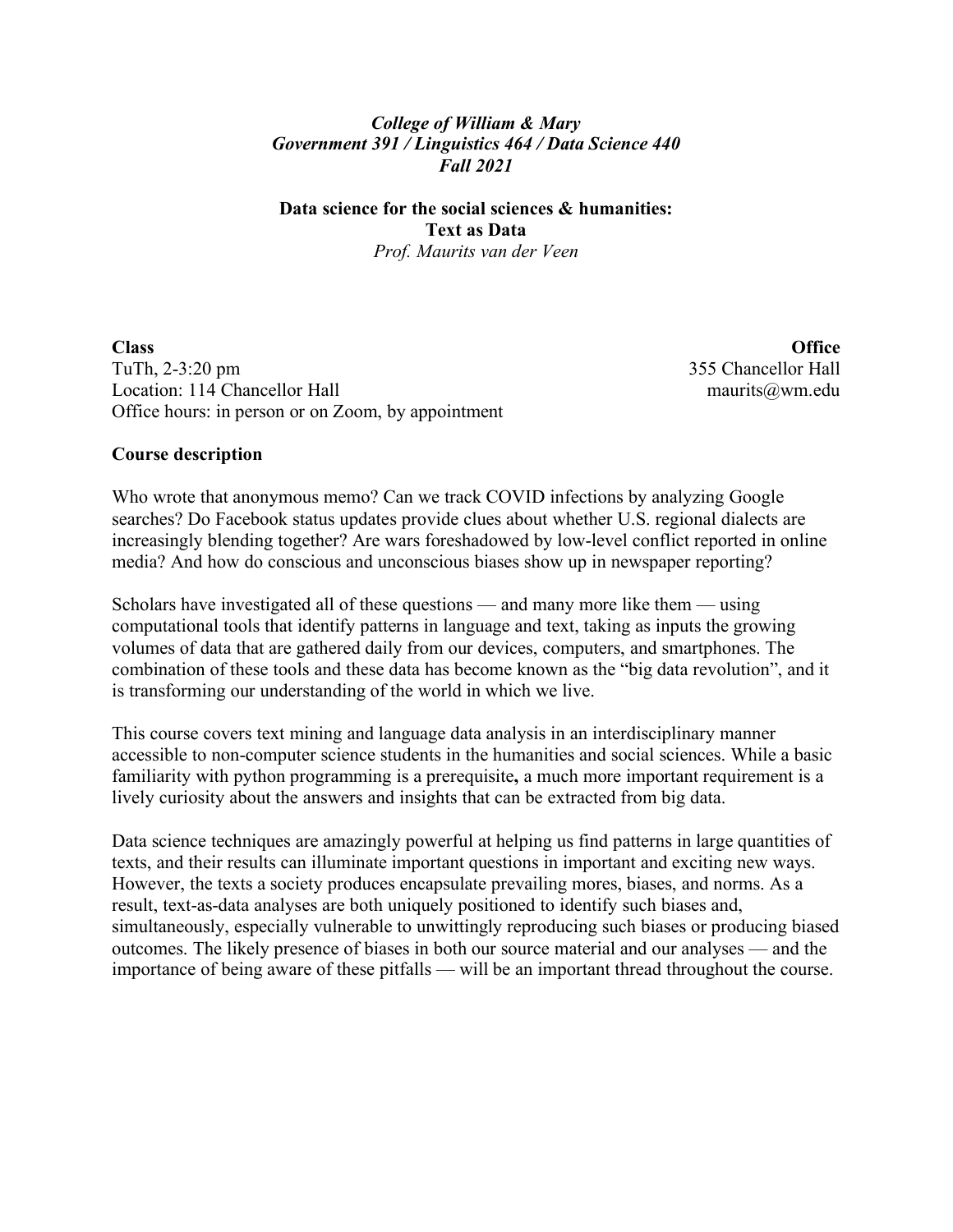# **Course objectives**

This course has three primary objectives:

- 1. Develop a hands-on understanding of how computational analyses of texts are used to create knowledge and insights in the humanities and social sciences.
- 2. Develop familiarity with use of the computational techniques for text mining and data analysis.
- 3. Foster data-oriented problem solving skills.

# **College Curriculum (COLL)**

This course satisfies the COLL 200 requirement. The course is rooted in the Natural World and Quantitative Reasoning (NQR) knowledge domain, and reaches out to the Arts, Letters, and Values (ALV) and Cultures, Societies, and the Individual (CSI) domains.

## **Readings**

No textbooks need to be purchased for the class. Most of the material will be from individual research articles, book chapters, and news articles. Readings are available online or through the electronic journals feature of the W&M library website. Required readings are listed on the course schedule.

However if you want to dig deeper in any given area, I recommend two textbook resources. The first is a very helpful introductory reference (with code) to many of the key building blocks of computational text analysis; moreover, it can be found online. The second is pitched at a higher level, and may be particularly helpful for those of you with a basic computer science background as you develop your course projects.

- *Natural Language Processing with Python* (also known as the NLTK book) by Bird, Klein, and Loper
- *Applied Text Analysis with Python* by Bengfort, Ojeda, and Bilbro

In addition, if you want to improve your python programming skills, I highly recommend *Learn Python 3 the Hard Way* by Zed Shaw.

# **COVID-19**

A year and a half into the pandemic, there is still a lot of uncertainty about the safest and best ways to provide a good classroom experience. My goal is to do everything I can to contribute to everyone staying healthy and being able to participate fully in the class. In particular:

1. We currently have an indoor mask mandate. But if the College decides to lift this mandate over the course of the semester, I will not stop wearing a mask, and I request that all of you continue masking too. We cannot know everyone's health status and that of those close to them: not everyone can be vaccinated, for instance (as of now no children under 12 can be, among others), and the best we can do to protect everyone's health is to continue to wear masks indoors.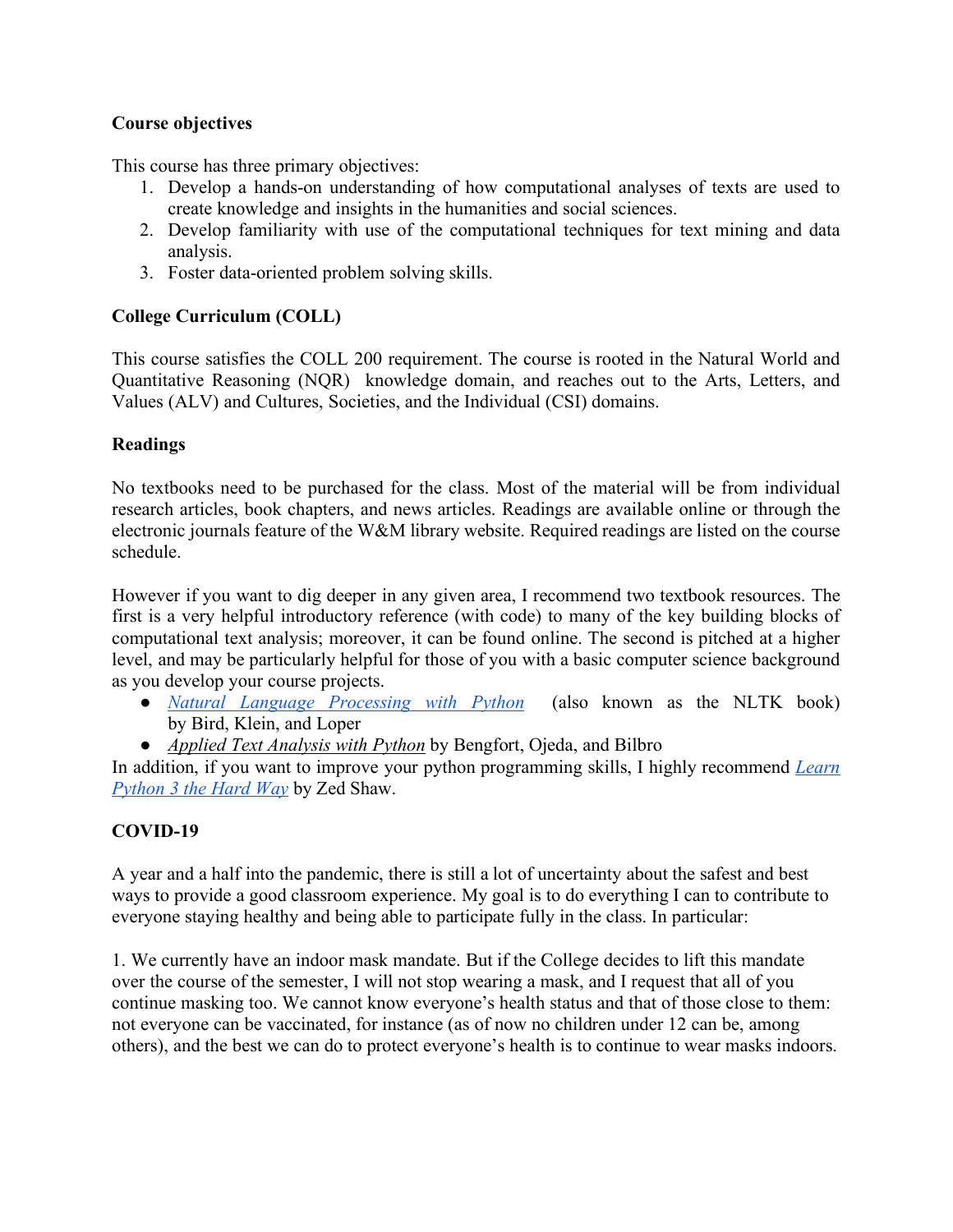2. If you experience COVID-19 symptoms during the semester, you should make an appointment with the Student Health Center or a private healthcare provider for a clinical assessment and testing if necessary. If you test positive or are identified as close contacts, you must complete the form at *Report COVID* to initiate case management that will assist with isolation requirements and help you navigate classes and study. Moreover, I will work with you to make sure that you will miss as little as possible during your absence from class, and that you will not be penalized if you cannot do an assignment on time.

3. If I experience COVID-19 symptoms or am required to isolate because of close contact with someone who has COVID, or if a campus-wide outbreak forces a return to online course delivery for everyone, we will switch to Zoom, and I will try to minimize any other necessary changes to the course.

# **Evaluation**

You are responsible for your own learning. My role is to engage you in learning more about data science for the social sciences and humanities, and to guide you in expanding your educational and intellectual interests. Your grade will be composed of:

| • Participation                                                 | 25%              |  |  |
|-----------------------------------------------------------------|------------------|--|--|
| $\bullet$ Labs / programming assignments                        | $30\%$ (5% each) |  |  |
| • Final Project                                                 | 45%              |  |  |
| (draft: $15\%$ ; presentation: $10\%$ , final version: $25\%$ ) |                  |  |  |

## *Grade scale*

| A     | 94-100  | $C_{\pm}$   | 77-79 | $\mathsf{D}$ | $60 - 63$ |
|-------|---------|-------------|-------|--------------|-----------|
| $A -$ | $90-93$ | $\mathbf C$ | 73-76 | н            | $0-59$    |
| $B+$  | 87-89   | C-          | 70-72 |              |           |
| В     | 83-86   | $D+$        | 67-69 |              |           |
| B-    | 80-82   | Ð           | 63-66 |              |           |

## *Labs / programming assignments*

Labs and programming assignments are intended to give you hands-on experience with the principles and concepts discussed in class. Most weeks have a programming assignment. Usually I will introduce that week's topic as well as demonstrate the goal product (or something like it) on Tuesday, and make the assignment instructions available the same day. On Thursday we'll discuss more advanced work using the topic/tools of the week; you'll get much more out of class on Thursday if you have begun that week's programming assignment already.

## *Final project*

You will design your own final project and present your project to the class. Projects must involve some programming component, and can be completed individually or in groups of two.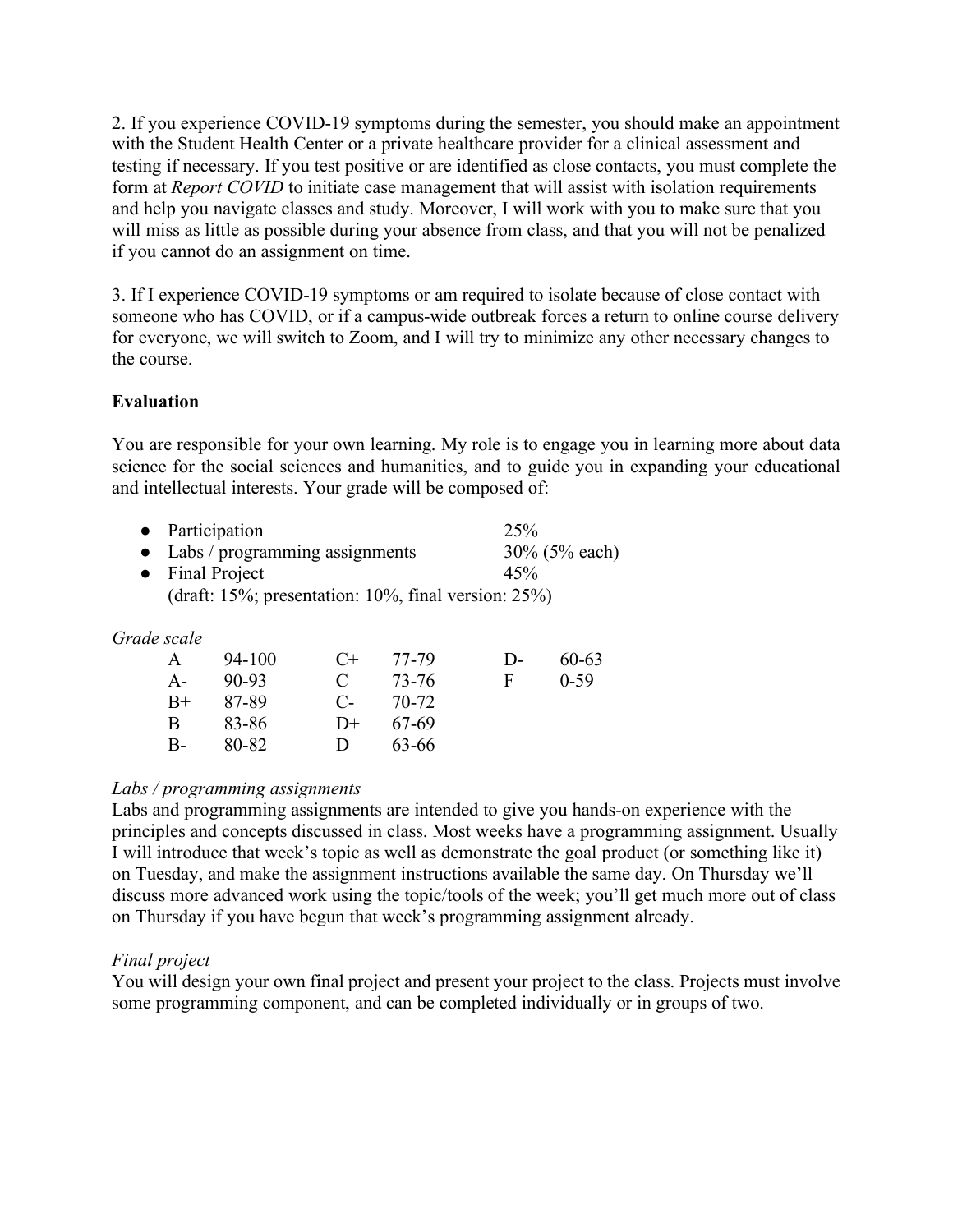#### **Course Policies**

#### *Attendance and class participation*

Success in this course is predicated on regular class attendance. When you miss class, you miss an opportunity to learn something new and to gain a deeper understanding of the course material, as well as the chance to ask questions, learn from your peers, and show me where I may need to slow down, speed up, or retrace particular steps. Moreover, your risk missing out on important details, changes to the syllabus, and discussion of assignments.

If you are unable to attend class, whether due to COVID exposure or any other reason, please let me know as soon as possible, and we'll find the best way for you to catch up. Note: if you miss a class, do not ask me if you missed anything, because the answer will always be 'yes'. It is best to get notes from a classmate, review them, and after that ask me any questions about the material that might arise from doing so.

#### *Readings*

It is your responsibility to do the readings *before* class. Think critically about the points that are being made in the reading, as well as the methods used in the analysis; try to work out the problems discussed in the reading for yourself, and formulate your own thoughts in response to the readings. Come prepared to discuss.

#### *Assignments*

Assignments are to be submitted via Blackboard. You should complete them individually, but discussion with your classmates is allowed. If you discussed the work with another student, please mention that at the top of the assignment. Assignments are due at the start of class. Assignments that are late will lose 10 points (out of 100) for each day they are late. If your homework assignment is more than a week late, it will not be accepted, and you will receive a 0.

#### *Project meetings*

After you have chosen your project and begun working on it, I'll schedule individual meetings with each project group to discuss how best to proceed, and how to handle any obstacles you might encounter. These meetings will take place either on Zoom or in in person, outside (to minimize indoor meetings).

#### *Office hours and email*

I am available for both Zoom and live meetings by appointment. Please do get in touch if you have any questions regarding the reading material, the assignments, or the course in general. You are also welcome to email me if you have minor questions, but better still is to post a question on our class Slack, where others can see it too.

#### *Accommodations*

Any student who needs accommodation is requested to consult with Student Accessibility Services (SAS) as early as possible. I will follow the recommendations from SAS, and all discussions, issues, concerns, and accommodations will remain confidential.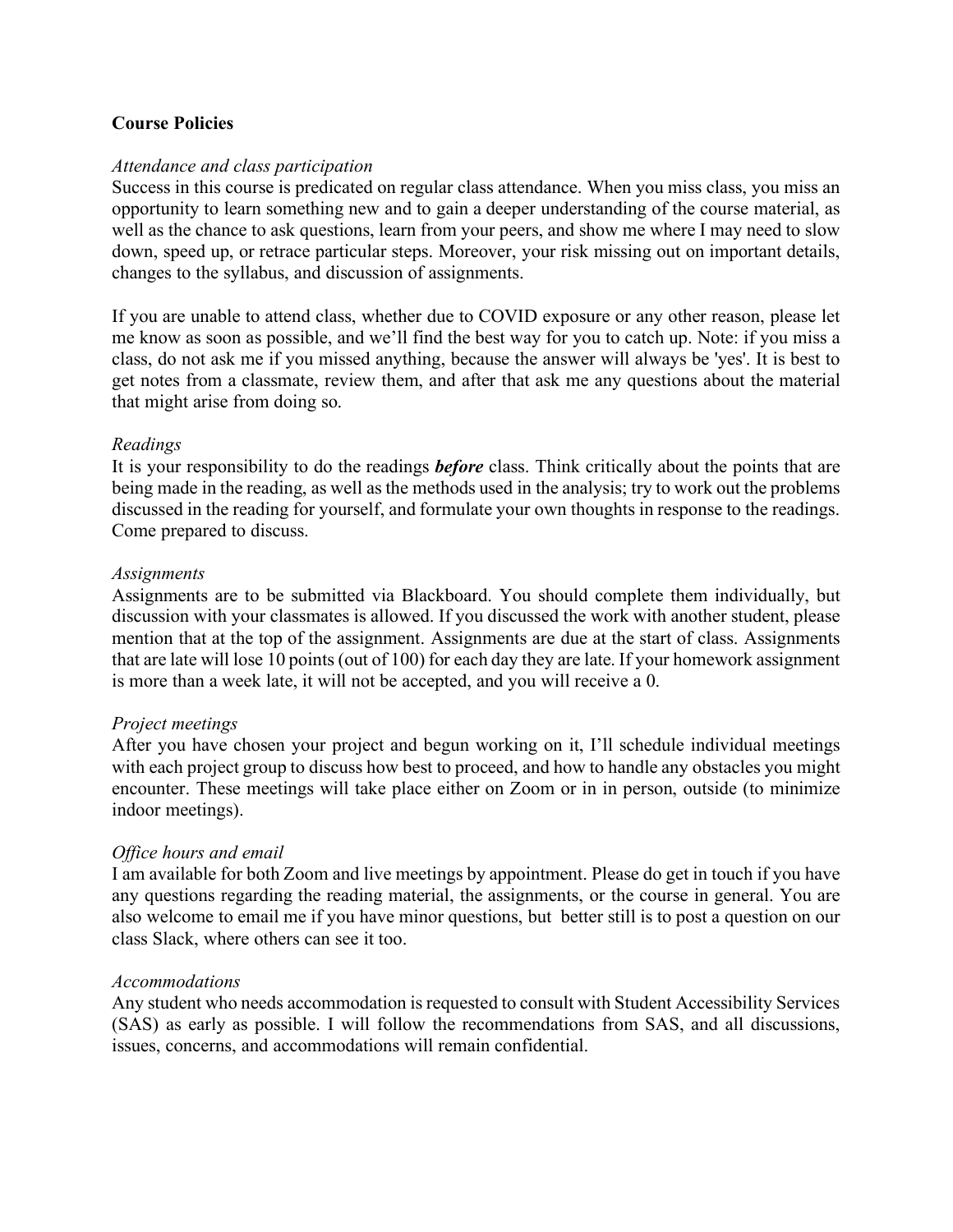### *Academic Integrity and the Honor Code*

I adhere to the College's official policies regarding academic honesty. More information about the College's Honor Code can be found here. You are expected to be familiar with the College's policies on academic honesty. There will be **zero tolerance** for any cases of plagiarism, fabrication, cheating and facilitation of other forms of academic dishonesty.

### **Course technology**

#### *Communication (outside class)*

I have set up a class Slack workspace, DS4SSH-Fall2021, where you can post questions and receive answers from me or from your fellow students. I will send an invitation link after the first class. To make sure everyone has successfully added themselves to the Slack workspace, I would like you to post a message in the #course channel with your current idea of what you think you might want to do for your course project. This can be very broad and I will not hold you to it, but it will help me check that everyone is on Slack, while at the same time giving me some information about your interests which will help me tailor my lectures.

#### *Coding*

Programming will be done using Python in Jupyter Notebooks. You have the option of using W&M's JupyterHub: https://jupyterhub.wm.edu or of downloading Anaconda's Jupyter distribution to your own computer (www.anaconda.com). Depending on how much demand there is on your wifi set-up, the latter may be preferable; however, either approach is fine.

#### **Calendar**

The calendar that follows is not final, and we may need to change or add readings and assignments here and there, especially if COVID intervenes and causes a change in the College's scheduling. Any such changes will be announced in class and on Blackboard.

## **I. Introduction to digital humanities / digital social science**

#### **Week 1: Introduction to the course**

Thursday, September 2: **Introduction**

- Brief overview of the course
- Setting up: Jupyter, Slack

## **Week 2: Promise and pitfalls**

Tuesday, September 7: **Promise**

- Blei, David M., and Padhraic Smyth. 2017. "Science and data science" *PNAS*, 114(33): 8689-8692. (http://www.pnas.org/content/pnas/114/33/8689.full.pdf)
- Dhar, Vasant. 2013. "Data science and prediction." *Communications of the ACM*, 56(12): 64-73. (http://jupiter.math.nctu.edu.tw/~yuhjye/assets/file/reading\_list/data\_science\_and \_prediction.pdf)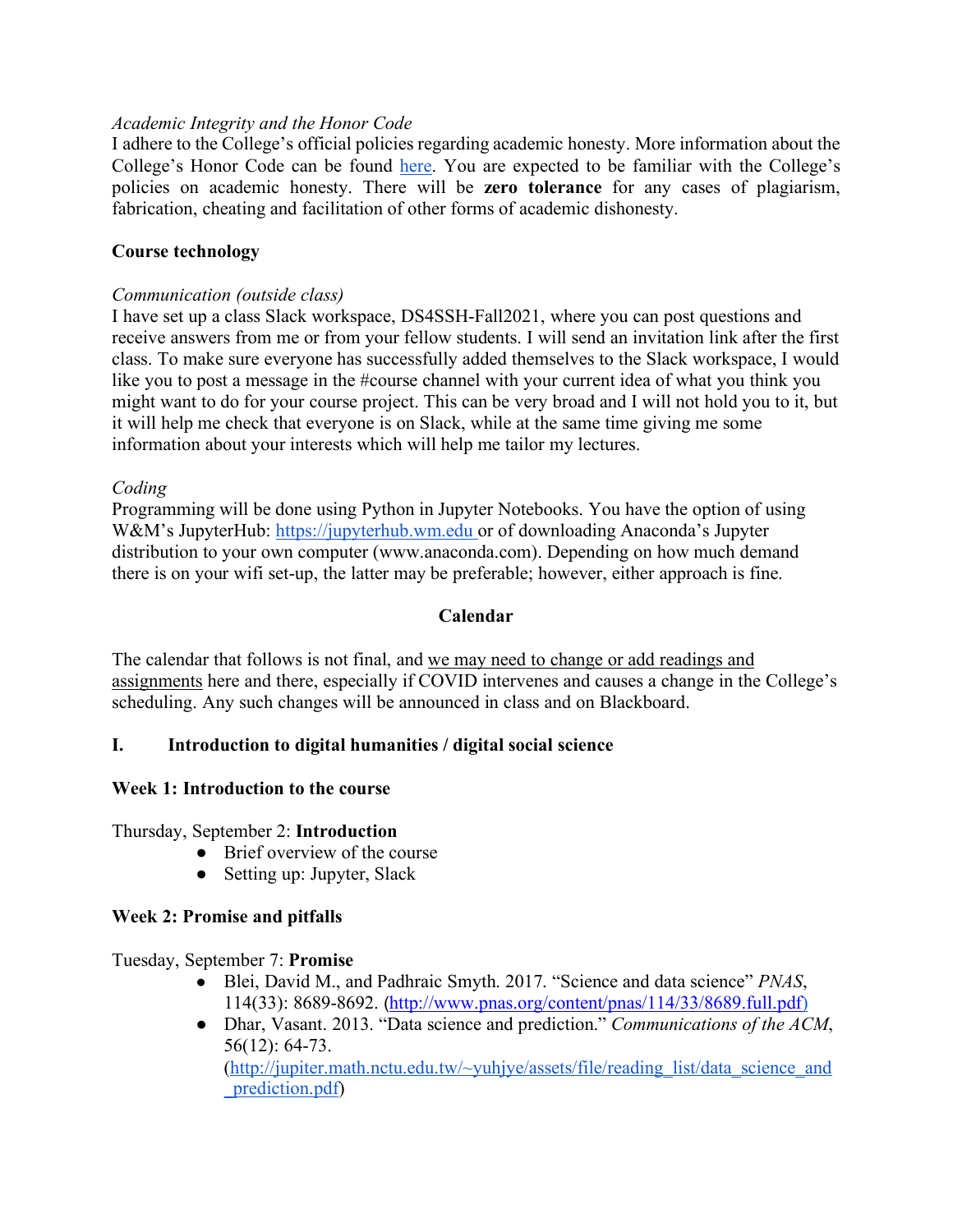## Thursday, September 9: **Pitfalls**

- Subbaraman, Nidhi. 2017. "Scientists taught a robot language. It immediately turned racist." *BuzzFeed*, April 13 (https://www.buzzfeednews.com/article/nidhisubbaraman/robot-racism-throughlanguage)
- Gerber, Alison, Cristian Norocel Oy, and Francesca Bolla Tripodi. 2021. "Why academics shouldn't move fast and break things. *Medium*, April 30 (https://medium.com/@alison.gerber?p=8f14c9ef567d)
- Hsu, Jeremy. 2018. "The Strava heat map and the end of secrets." *Wired*, January 29 (https://www.wired.com/story/strava-heat-map-military-bases-fitness-trackersprivacy/)

# **II. Corpus analytics**

# **Week 3: Basic corpus analytics using NLTK**

Notes / assignments:

• Assignment 1: Corpus analytics using NLTK (due Sep. 21) (for help installing nltk, see: https://www.nltk.org/install.html)

#### Tuesday, September 14: **NLTK Introduction**

• Overview of the tools and functionality of NLTK

## Thursday, September 16: **Corpus analytics using NLTK**

● In-class exercises using NLTK

## **Week 4: Collocations / word usage**

Notes / assignments:

• Assignment 2: Compare word usage across two (sub-)corpora (due Sep. 28)

## Tuesday, September 21: **Talking by & about gender**

- Jones, Jennifer J. 2016. "Talk 'like a man': The linguistic styles of Hillary Clinton, 1992-2013" *Perspectives on Politics* 14(3): 625-642. *Recommended*
- Atir, Stav, and Melissa J. Ferguson. 2018. "How gender determines the way we talk about professionals." *PNAS* 115(28): 7278-7283.

## Thursday, September 23: **Talking about fake news (& Islam & immigrants)**

● Li, Jianing, and Min-Hsin Su (2020) "Real talk about fake news: Identity language and disconnected networks of the US public's 'Fake News' discourse on Twitter." *Social Media + Society,* April 2020: 1-14.

*Recommended*

• Martin, Patrick, and Sean Phelan. 2002. "Representing Islam in the wake of September 11." *Prometheus* 20(3): 263-269.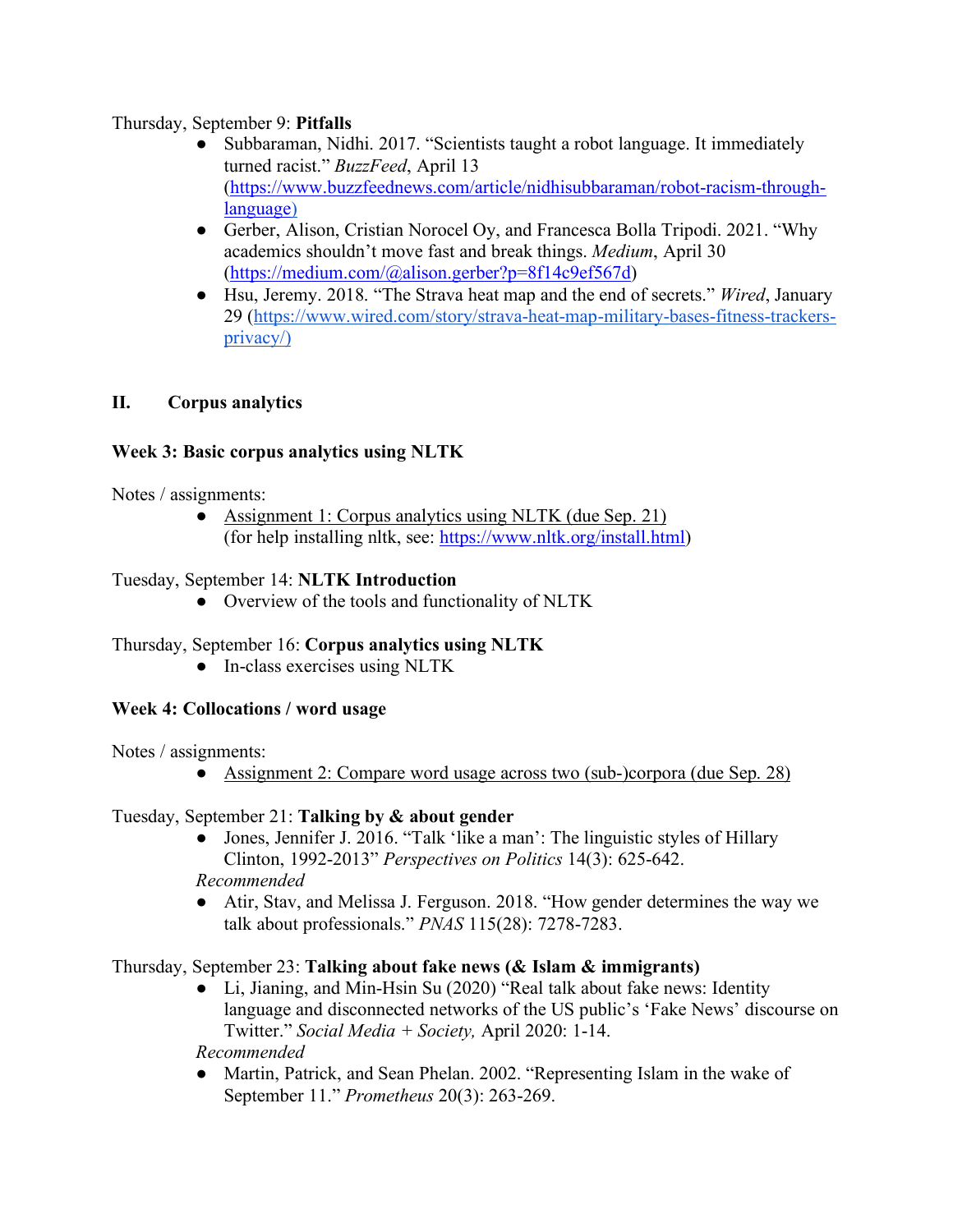● Blinder, Scott, and William L. Allen. 2016. "Constructing immigrants: Portrayals of migrant groups in British national newspapers, 2010–2012". *International Migration Review*, 50(1): 3-40.

# **Week 5: Sentiment analysis**

Notes / assignments:

- Assignment 3: Sentiment analysis of BLM newspaper coverage (due Oct. 5)
- Prepare for next week: download newspaper coverage using NexisUni (sign up for a particular set of months/papers)
- *No class on Thursday; discussion on Slack*

# Tuesday, September 28: **Introduction to sentiment analysis**

● Yoo, Joseph, Jordon Brown, and Arnold Chung. 2018. "Collaborative Touchdown with #Kaepernick and #BLM: Sentiment Analysis of Tweets Expressing Colin Kaepernick's Refusal to Stand during the National Anthem and Its Association with #BLM." *Journal of Sports Media* 13(2): 39-60.

# Thursday, September 30: **Beyond "just" sentiment: looking at emotions in texts.**

● Rodriques de Andrade, Francisca Marli, et al. 2021. "Twitter in Brazil: Discourses on China in times of coronavirus" *Social Sciences and Humanities Open,* 3(1).

*Recommended*

• Soroka, Stuart N., Lori Young, and Meital Balmas (2015). "Bad news or mad news"? *The ANNALS of the American Academy of Political and Social Science* 659: 108-121.

# **Week 6: Topic modeling**

Notes / assignments:

- *Deadline to choose your project is this week!*
- Assignment 4: Identify topics in newspaper coverage of inequality (due Oct. 12)

## Tuesday, October 5: **Introduction to topic models**

● Jockers, Matthew L., and Mimno, David. 2013. "Significant themes in 19th century literature" *Poetics* 41(6): 750-769.

*Recommended*

● Van Galen, Quintus, and Bob Nicholson. 2018. "In search of America." *Digital Journalism*, 6(9): 1165-1185.

# Thursday, October 7: **Applications of topic models**

● Bagozzi, Benjamin E., and Berliner, Daniel. 2016. "The Politics of Scrutiny in Human Rights Monitoring: Evidence from Structural Topic Models of US State Department Human Rights Reports." *Political Science Research & Methods* 6(4): 661-677.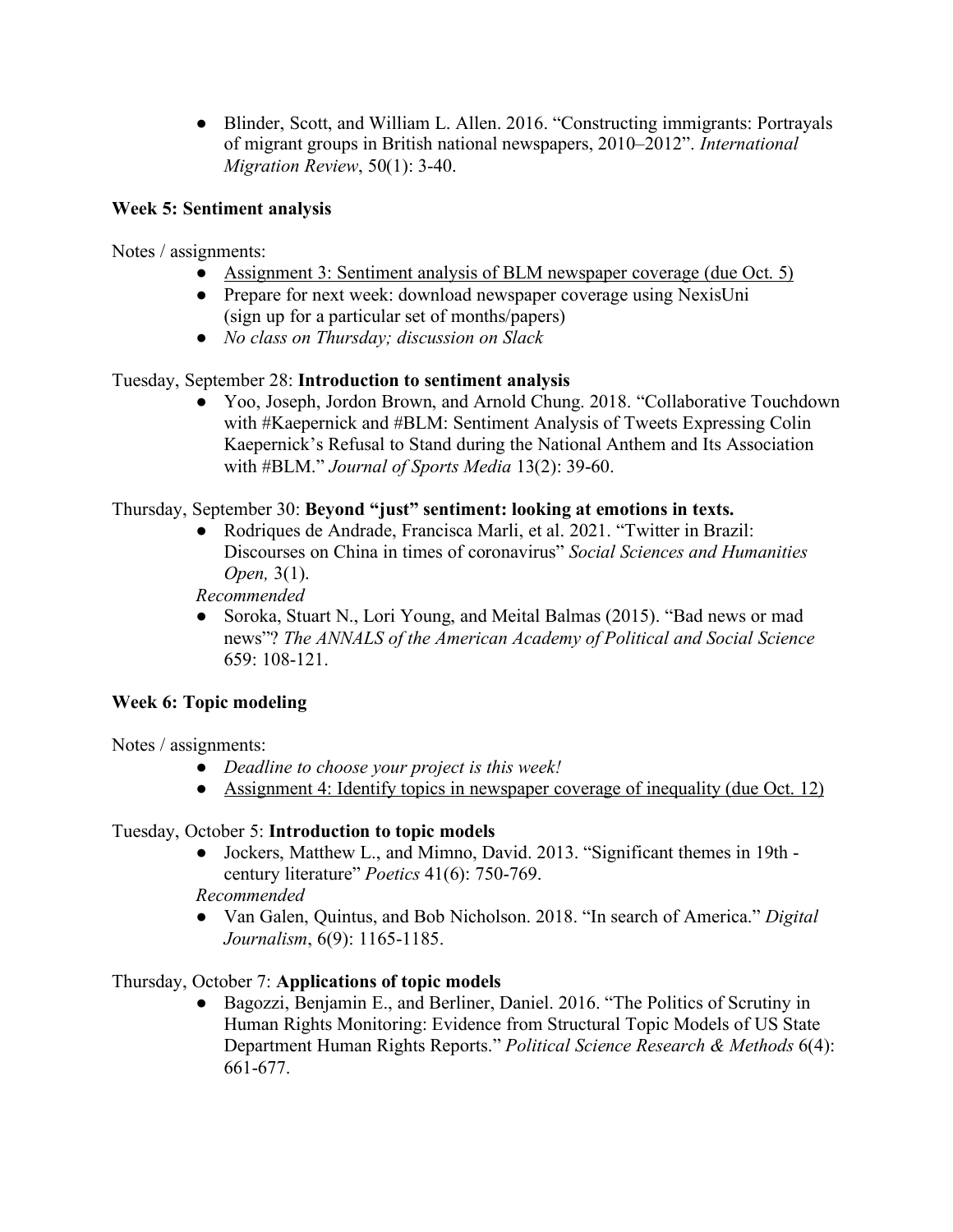*Recommended*

• Mueller, Hannes, and Christopher Rau. 2017. "Reading between the lines: Prediction of political violence using newspaper text." *American Political Science Review*, 112(2): 358-375.

# **III. Building a corpus**

## **Week 7: Getting your own data: web scraping**

Notes / assignments:

• Assignment 5: Scrape comments on NYT newspaper article(s) & repeat a previous assignment (due Oct. 19)

Tuesday, October 12: **Introduction to web scraping**

#### Thursday, October 14: **Scholarly work using web-scraped data**

● Breeze, Ruth. 2021. "Claiming credibility in online comments: Popular debate surrounding the COVID-19 vaccine." *Publications* 9:34.

## **Week 8: Getting your own data: what's out there?**

Notes / assignments:

● *Draft of project paper will be due Nov. 2! (all except actual analysis)*

Tuesday, October 19: *Fall Break (no class)*

Thursday, October 21: **Brainstorming session: finding a corpus for your project**

## **IV. Applied NLP**

## **Week 9: Syntactic parsing / semantically annotated corpora**

Notes / assignments:

● *Draft of project paper due Nov. 2!*

## Tuesday, October 26: **Syntactic parsing and sentence analysis (NLTK)**

• Part of speech tagging and parsing methods using NLTK

## Thursday, October 28: **Syntactic parsing continued: racist and abusive language**

● Clarke, Isobelle, and Jack Grieve. 2017. "Dimensions of abusive language detection on Twitter. *Proceedings of the First Workshop on Abusive Language Online.*